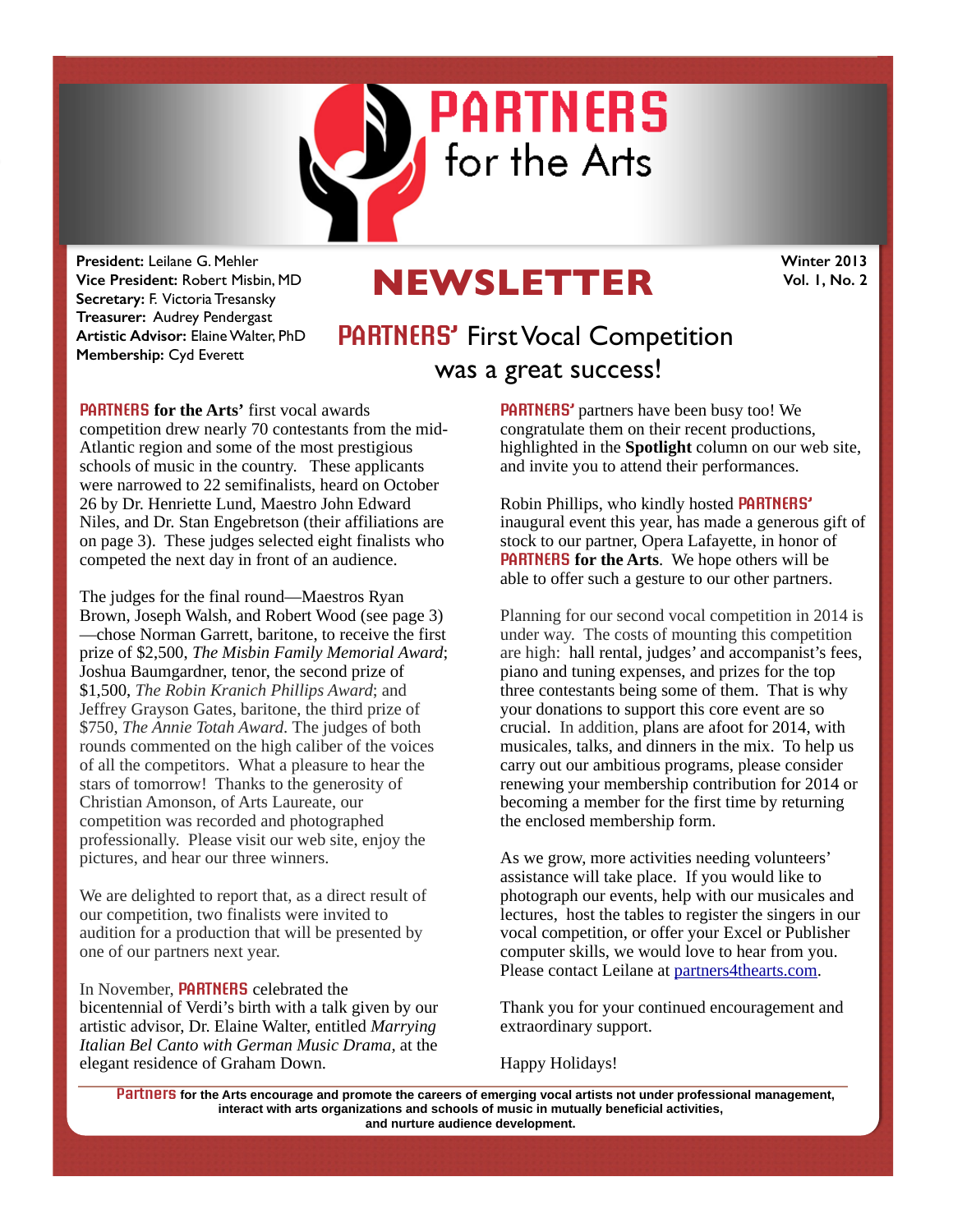## COMPETITION HIGHLIGHTS









# NOVEMBER LECTURE







![](_page_1_Picture_9.jpeg)

![](_page_1_Picture_10.jpeg)

![](_page_1_Picture_11.jpeg)

![](_page_1_Picture_12.jpeg)

![](_page_1_Picture_13.jpeg)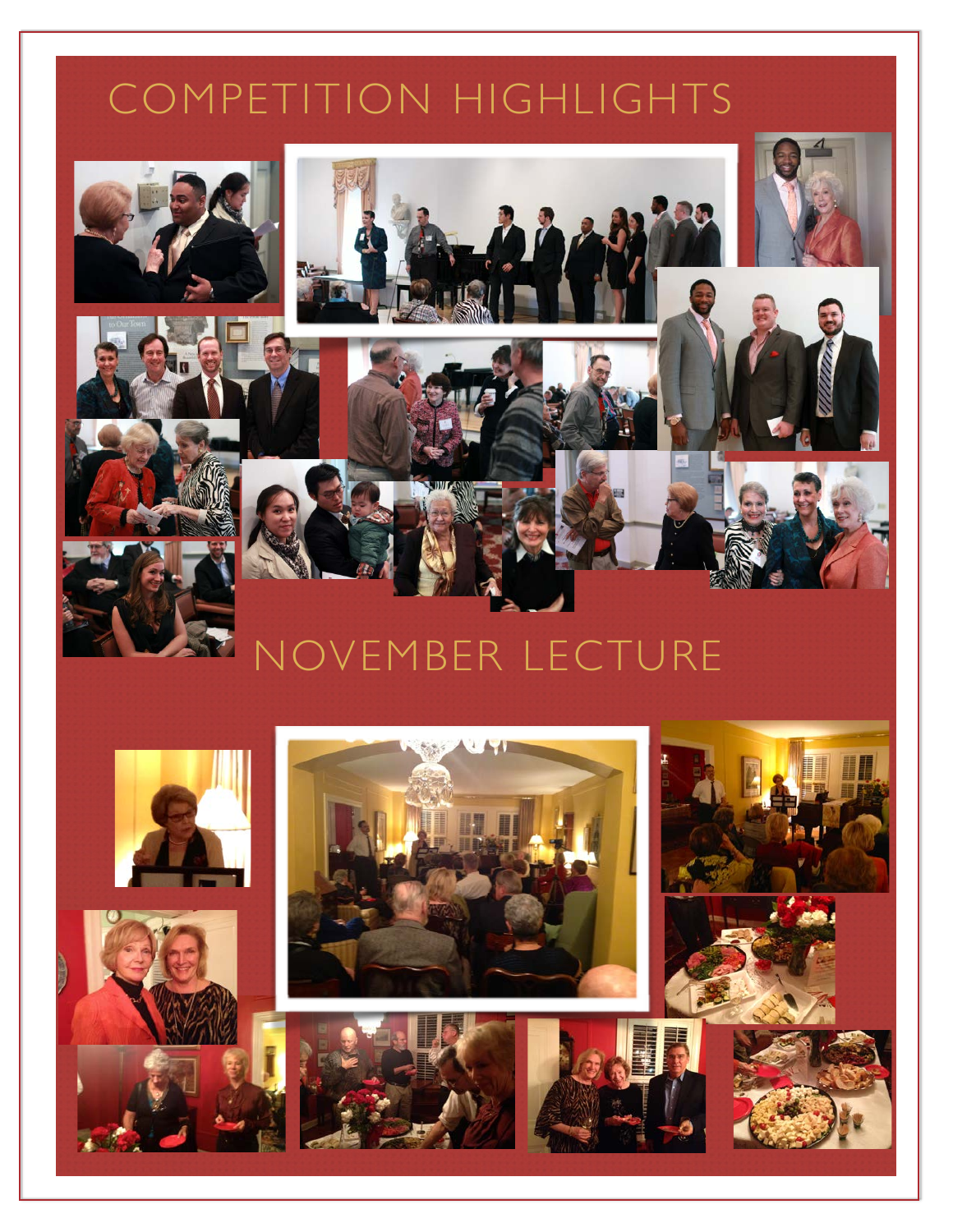## **THE COMPETITION WINNERS!**

![](_page_2_Picture_1.jpeg)

The male voices carried the day, with baritone **Norman Garrett** garnering the first prize of \$2,500—*The Misbin Family Memorial Award.* 

![](_page_2_Picture_3.jpeg)

Tenor **Joshua Baumgardner** won the second prize of \$1,500—*The Robin Kranich Phillips Award.* 

![](_page_2_Picture_5.jpeg)

Baritone Jeffrey Grayson Gates took the third prize of \$750—*The Annie Totah Award.*

## **JUDGES FOR THE VOCAL AWARDS COMPETITION FINAL ROUND**

![](_page_2_Picture_8.jpeg)

Maestro and artistic director of Opera Lafayette **Ryan Brown** 

> Maestro and artistic director of Lyric Opera Virginia **Joseph Walsh**

![](_page_2_Picture_11.jpeg)

Maestro and artistic director of UrbanArias **Robert Wood**

## **JUDGES FOR THE VOCAL AWARDS COMPETITION SEMIFINAL ROUND**

![](_page_2_Picture_14.jpeg)

**Dr. Stan Engebretson**, artistic director of the National Philharmonic Chorale

![](_page_2_Picture_16.jpeg)

**Dr. Henriette Lund**, artistic director of Maryland Lyric Opera (launching in 2014)

![](_page_2_Picture_18.jpeg)

**Maestro John Edward Niles**, director of The American Wagner Project of The Wagner Society of Washington DC

**Norman Garrett** earned a bachelor's degree in vocal performance from Texas Tech University and a master's of music degree from College-Conservatory of Music at the University of Cincinnati. He has participated in the Domingo-Cafritz Young Artist Program of Washington National Opera, the Filene Young Artist Program of Wolf Trap Opera Company, and the Young Artist Program of the Glimmerglass Summer Festival, among others.

**Joshua Baumgardner** graduated from James Madison University with a bachelor's degree in vocal performance and from Florida State University with a master's degree in vocal performance. A participant in the young artists programs of Opera North Studio and CoOPERAtive, he was a regional finalist in the Metropolitan Opera National Council Auditions.

**Jeffrey Grayson Gates** obtained a bachelor's degree in vocal performance from Oklahoma City University and a graduate performance diploma in voice from The Peabody Institute of The Johns Hopkins University. He participated in the young artist program of Central City Opera Studio and Des Moines Metro Opera Apprentice Artist Program and was a winner in the Metropolitan Opera National Council Auditions in Tulsa, Oklahoma and Washington, DC and the Vocal Arts Young Artists Competition in Washington, DC and the Naftzger Young Artists Auditions of the Wichita Symphony, Kansas.

## **The Other Finalists of the Vocal Awards Competition**

**Merideth Johnathan Kihyun Matthew Laura C. Marano, McCullough, Moon, Reese, Stuart,**  soprano baritone baritone conter- soprano

tenor and the state of the state of the state of the state of the state of the state of the state of the state

![](_page_2_Picture_28.jpeg)

![](_page_2_Picture_29.jpeg)

 $\circ \circ \circ$ 

![](_page_2_Picture_30.jpeg)

![](_page_2_Picture_31.jpeg)

![](_page_2_Picture_32.jpeg)

![](_page_2_Picture_33.jpeg)

Dr. **Francis Conlon** was the accompanist for both rounds of the competition.